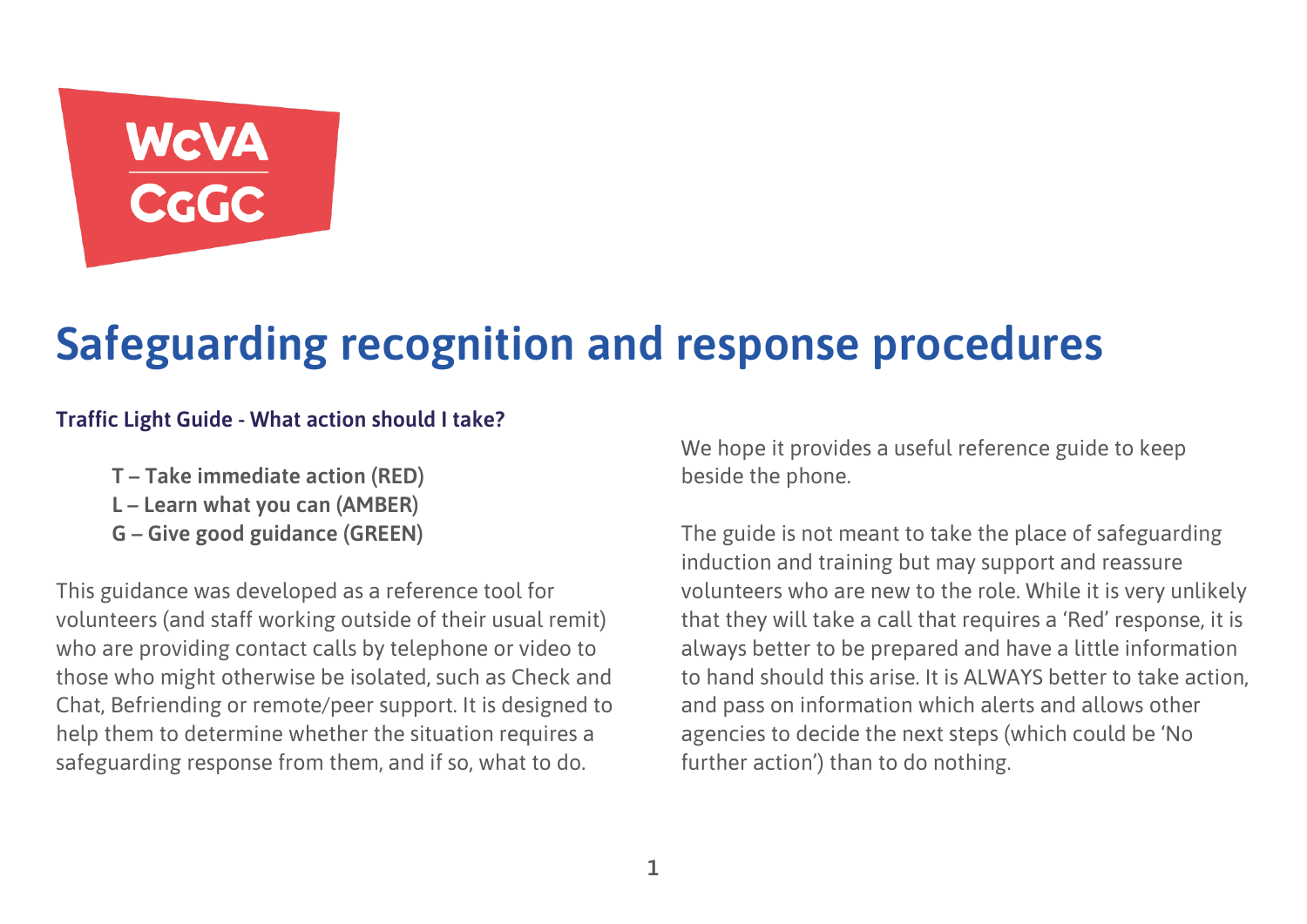It should be stressed that the volunteer manager / coordinator or Designated Safeguarding Lead (DSL) should provide the first line of support for volunteers if they are in any doubt about their responses. You might want to list their numbers here.

| Co-ordinator:             |  |
|---------------------------|--|
| <b>Safeguarding lead:</b> |  |

**Practice tip:** Always ask: 'Is it safe for you to speak on this call, freely and without being overheard?'

#### **RED LEVEL**

| What to look out for                                                                                                                                | <b>Actions</b>                                                                                                                           |
|-----------------------------------------------------------------------------------------------------------------------------------------------------|------------------------------------------------------------------------------------------------------------------------------------------|
| Is the person you are speaking with or someone<br>they talk about a victim of a <b>crime</b> (physical<br>threat, theft, forced entry to premises)? | <b>Call 999.</b> Ensure you have the information (as listed below in bold) that<br>will enable the Police, or Ambulance, Service to act. |
| Does it appear to be an immediate and<br>significant risk to life, or a that crime has been<br>committed?                                           |                                                                                                                                          |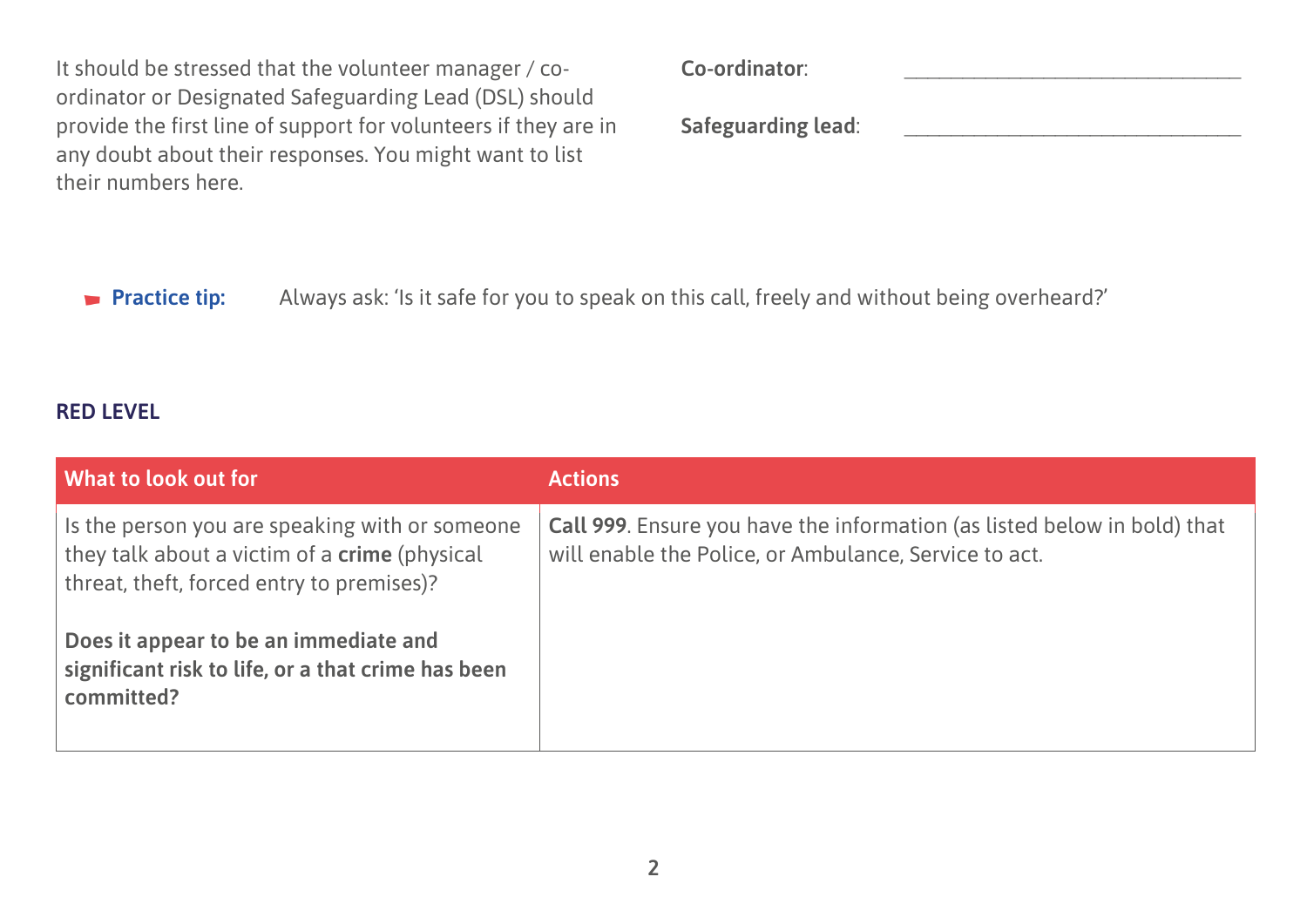| What to look out for                                                                                                                                                                                                                                                   | <b>Actions</b>                                                                                                                                                                              |
|------------------------------------------------------------------------------------------------------------------------------------------------------------------------------------------------------------------------------------------------------------------------|---------------------------------------------------------------------------------------------------------------------------------------------------------------------------------------------|
| Or are they experiencing something that is<br>making them feel unsafe?                                                                                                                                                                                                 | Remain calm and ask if they can call 101 themselves or obtain relevant,<br>factual information to make a report for them:                                                                   |
| They might say:                                                                                                                                                                                                                                                        | • Where is this happening? (an address)                                                                                                                                                     |
| 'I got a text message to say I must take a Covid-<br>19 test and someone will come to see me'                                                                                                                                                                          | Who is affected? (full names, if known)<br>$\bullet$<br>What is happening / has happened?<br>$\bullet$                                                                                      |
| 'A person at my door can't show me any ID and<br>I'm not expecting anyone'                                                                                                                                                                                             | Tell them what will happen next - police response, etc.                                                                                                                                     |
| Always give your name and the name of the organisation you are volunteering for<br><b>Practice tip:</b>                                                                                                                                                                |                                                                                                                                                                                             |
| Is the person you are speaking with or about                                                                                                                                                                                                                           | Ask for the individual's consent, then contact Social Services local to<br>their home - WLGA Welsh Local Authority links                                                                    |
| • an adult who needs care and support<br>(healthcare, social care, support services),<br>or<br>a child (anyone under the age of 18 years)<br>$\bullet$<br>and what they say gives you reasonable<br>$\bullet$<br>cause to suspect that they are<br>experiencing abuse? | • Give the report taker a contact in your organisation, you or the<br>DSL, for feedback<br>• Note down the names of people you speak to<br>• Tell them exactly what the individual told you |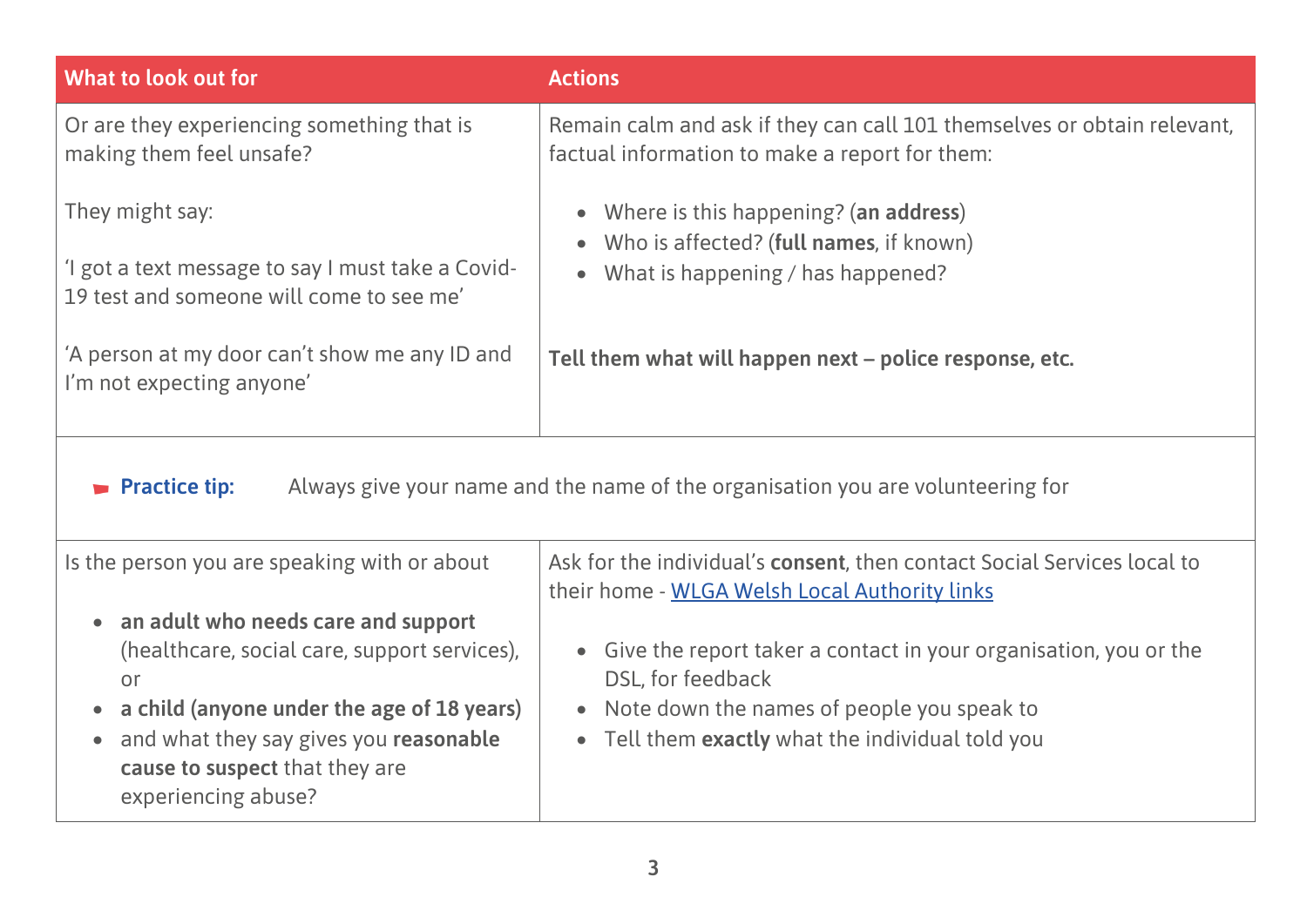| What to look out for                                                                              | <b>Actions</b>                                                                                      |
|---------------------------------------------------------------------------------------------------|-----------------------------------------------------------------------------------------------------|
| Is the person unwilling to give consent for the<br>information to be shared, or appears unable to | Contact                                                                                             |
| understand, or are they unsure about the<br>situation?                                            | • your manager / co-ordinator / DSL, or in their absence<br>• the local Social Services office, and |
| These are the categories of abuse:                                                                | explain your concerns.                                                                              |
|                                                                                                   | You / your manager must contact the Designated Person for                                           |
| Financial abuse                                                                                   | Safeguarding in your organisation or the Local Authority for further                                |
| Physical<br>$\bullet$                                                                             | advice.                                                                                             |
| • Sexual                                                                                          |                                                                                                     |
| Emotional<br>$\bullet$                                                                            | It would help to make notes about:                                                                  |
| <b>Neglect</b><br>$\bullet$                                                                       |                                                                                                     |
|                                                                                                   | • What you were told that raised concern                                                            |
| Abuse is harm committed by a person known to                                                      | What you did<br>$\bullet$                                                                           |
| the victim, a family member or friend, a carer, or<br>a professional such as a doctor or teacher. | • What you shared and with who                                                                      |
|                                                                                                   | Names and contact details of all persons<br>$\bullet$<br>Date of incident<br>$\bullet$              |
| The individual may make an allegation or detail                                                   | Date of notes                                                                                       |
| a suspicion using such comments as:                                                               | • Your name and your signature on anything you write                                                |
|                                                                                                   |                                                                                                     |
| (Financial) 'I gave my neighbour my bank card<br>details and now my bank says I am overdrawn'     | Ensure that someone follows up with the individual about:                                           |
|                                                                                                   | what steps you have taken,<br>$\bullet$                                                             |
|                                                                                                   |                                                                                                     |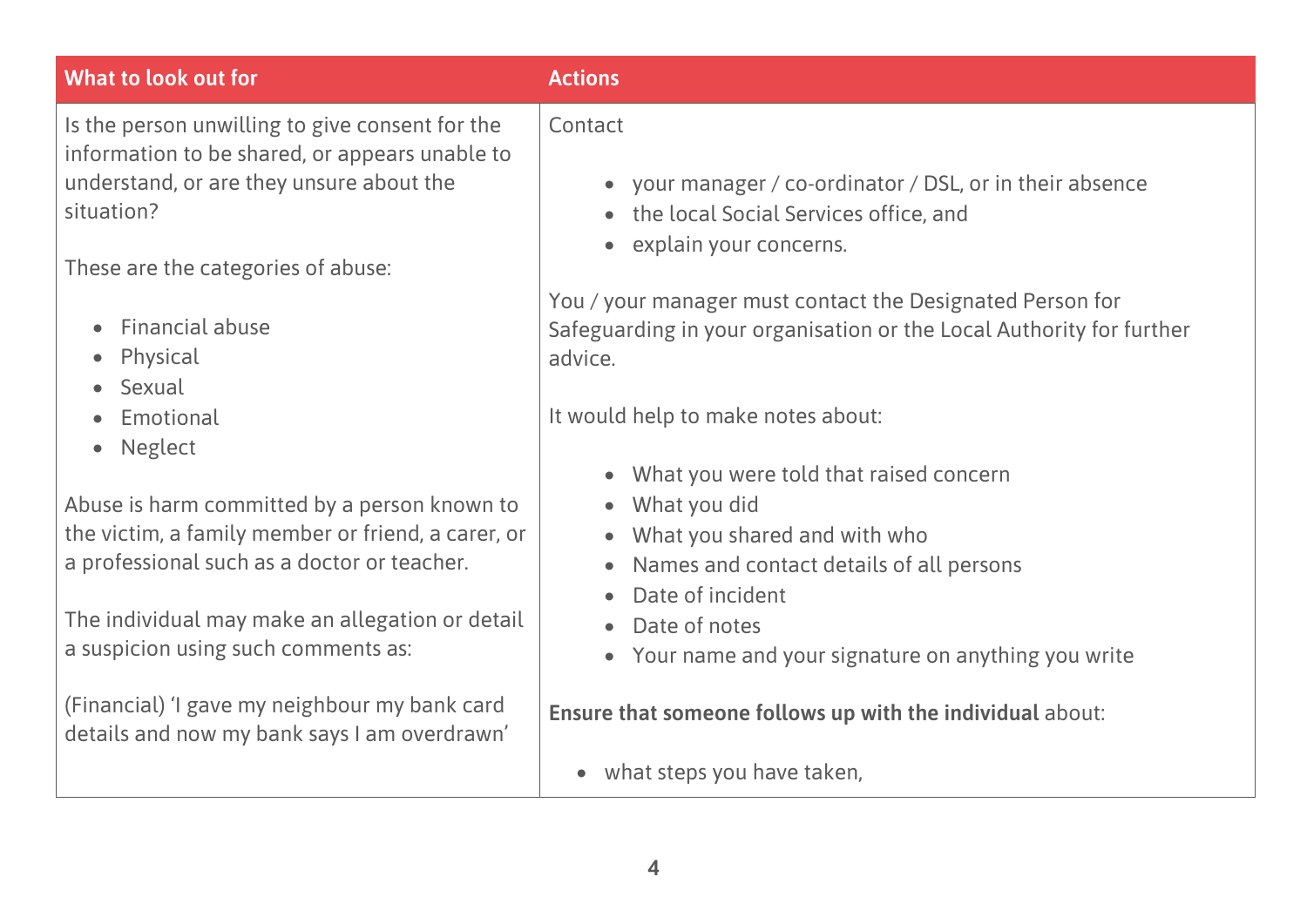| What to look out for                                                                                                                        | <b>Actions</b>                                                                            |
|---------------------------------------------------------------------------------------------------------------------------------------------|-------------------------------------------------------------------------------------------|
| (Physical) 'I need to get painkillers / go to A&E<br>but I don't know if I'm allowed' (being in<br>isolation)                               | • what has happened in response, and<br>what more they may need, within a matter of days. |
| (Sexual) Child – 'I think I could be pregnant'<br>Adult - 'My carer touched me in a way that I<br>didn't feel comfortable with'             |                                                                                           |
| (Emotional) 'I can't stand being cooped up here<br>with  like this. They won't speak to me, they<br>won't eat with me'                      |                                                                                           |
| (Neglect) 'I'm cold, hungry, feeling ill' (when<br>someone else is responsible for heating, food,<br>care) etc.                             |                                                                                           |
| NB Domestic abuse can include all the types of<br>abuse listed above and also coercive control<br>(manipulative or exploitative behaviour). | Welsh Women's Aid for domestic abuse support<br>Live Fear Free helpline<br>0808 80 10 800 |
| Be alert to:                                                                                                                                |                                                                                           |
| someone else picking up the phone                                                                                                           |                                                                                           |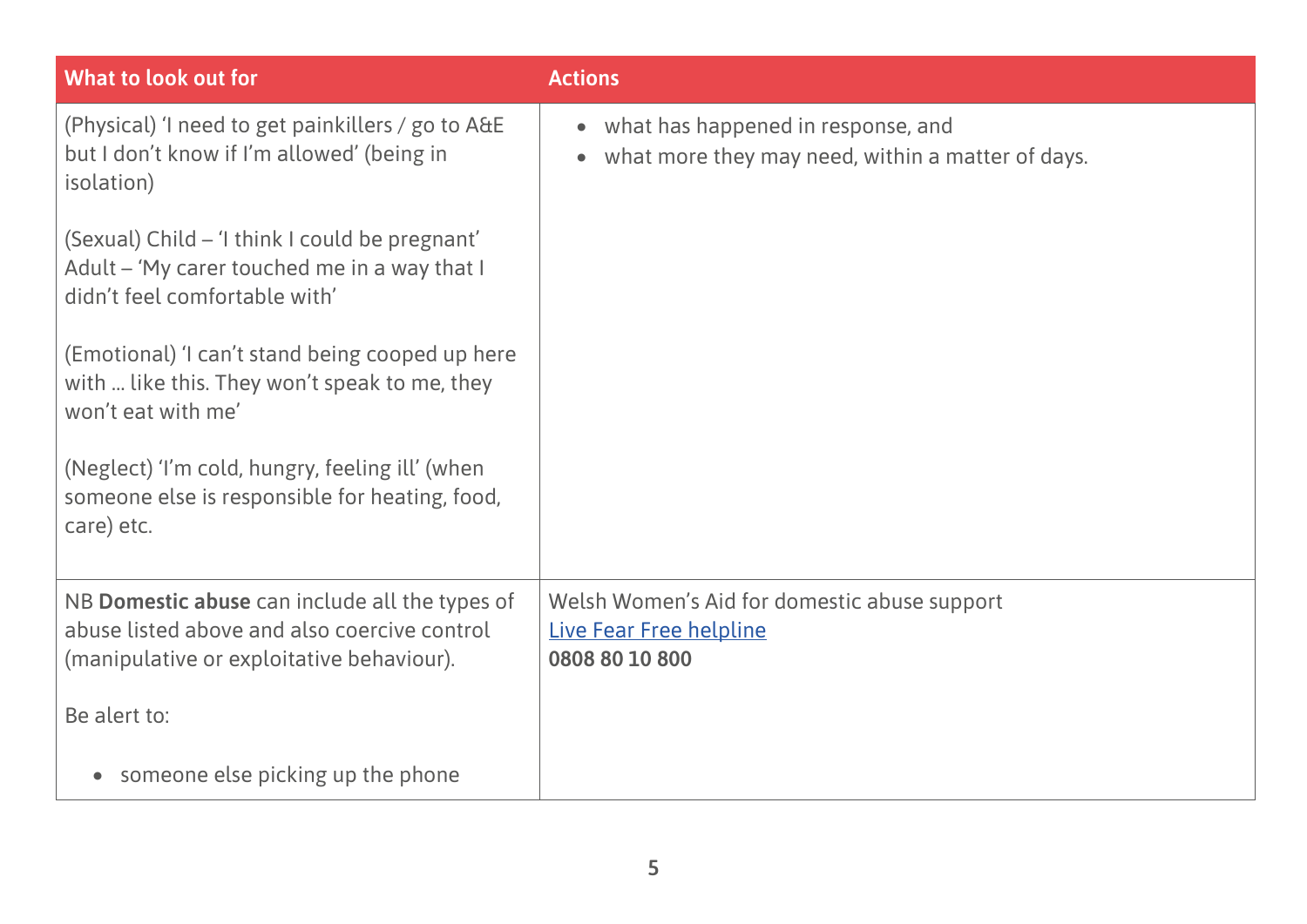| What to look out for                                                                                                                                                                   | <b>Actions</b>                                                                                    |
|----------------------------------------------------------------------------------------------------------------------------------------------------------------------------------------|---------------------------------------------------------------------------------------------------|
| listening in to calls<br>$\bullet$<br>removing the phone from the person you<br>are speaking to<br>• cutting off the call abruptly<br>background noises which concern you<br>$\bullet$ |                                                                                                   |
| Example comment                                                                                                                                                                        |                                                                                                   |
| 'My partner is responding very badly to being in<br>isolation. They are getting very stressed and<br>shout at me a lot for no reason. I'm beginning to<br>feel afraid of them.'        |                                                                                                   |
| $\blacktriangleright$ Practice tip:<br>to happen).                                                                                                                                     | Establish what outcomes the person is seeking by sharing their situation with you (what they want |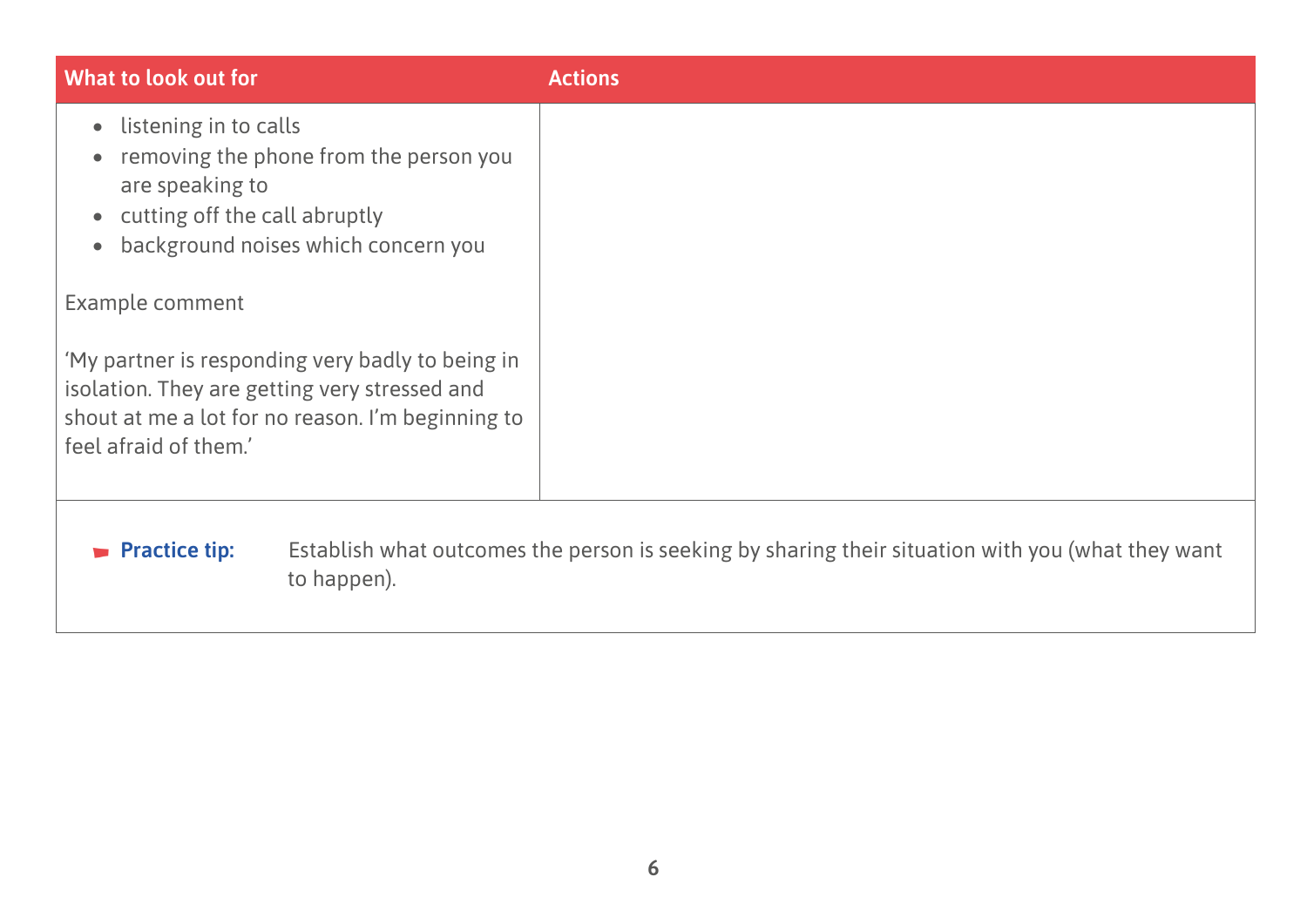#### **AMBER LEVEL**

| What to look out for                                                                                                                                                 | <b>Actions</b>                                                                                                                                                                                                                                                                          |
|----------------------------------------------------------------------------------------------------------------------------------------------------------------------|-----------------------------------------------------------------------------------------------------------------------------------------------------------------------------------------------------------------------------------------------------------------------------------------|
| Is the person you are speaking with, or about:                                                                                                                       | Remain calm and listen to what the person is telling you.                                                                                                                                                                                                                               |
| an adult who may have needs for care and<br>support, who may be experiencing abuse,<br>neglect, harm or hardship?<br>This may be ongoing but not offering an         | Establish the basic facts:<br>Personal details of the individual<br>Their existing needs<br>Their particular concerns                                                                                                                                                                   |
| immediate and severe threat to life.                                                                                                                                 | Their access to means of communication                                                                                                                                                                                                                                                  |
| <b>AND</b><br>The person raising the concern states that they<br>are willing and able to decide on the course of<br>action they wish to take and to take this action | <b>Signpost</b> to the Social Services Information, Advice and Assistance<br>Service (sometimes called One-stop Shop) (phone numbers, email<br>addresses, websites are below) in their area where they can report, and<br>have appropriate action taken, in response to their concerns. |
| themselves, or can obtain support to do so.<br><b>Examples:</b>                                                                                                      | <b>Record</b> all discussions, decisions and actions as near to the time as<br>possible or complete a Safeguarding Incident Log if appropriate. Seek<br>advice from the Designated Person for Safeguarding if required                                                                  |
| 'I'm not sure that the person who came to my<br>door is really from [reputable organisation?].<br>They didn't show me any ID but were very keen                      | Follow up with a call to the individual to ensure they have been able to<br>do as they planned, within a reasonable timescale.                                                                                                                                                          |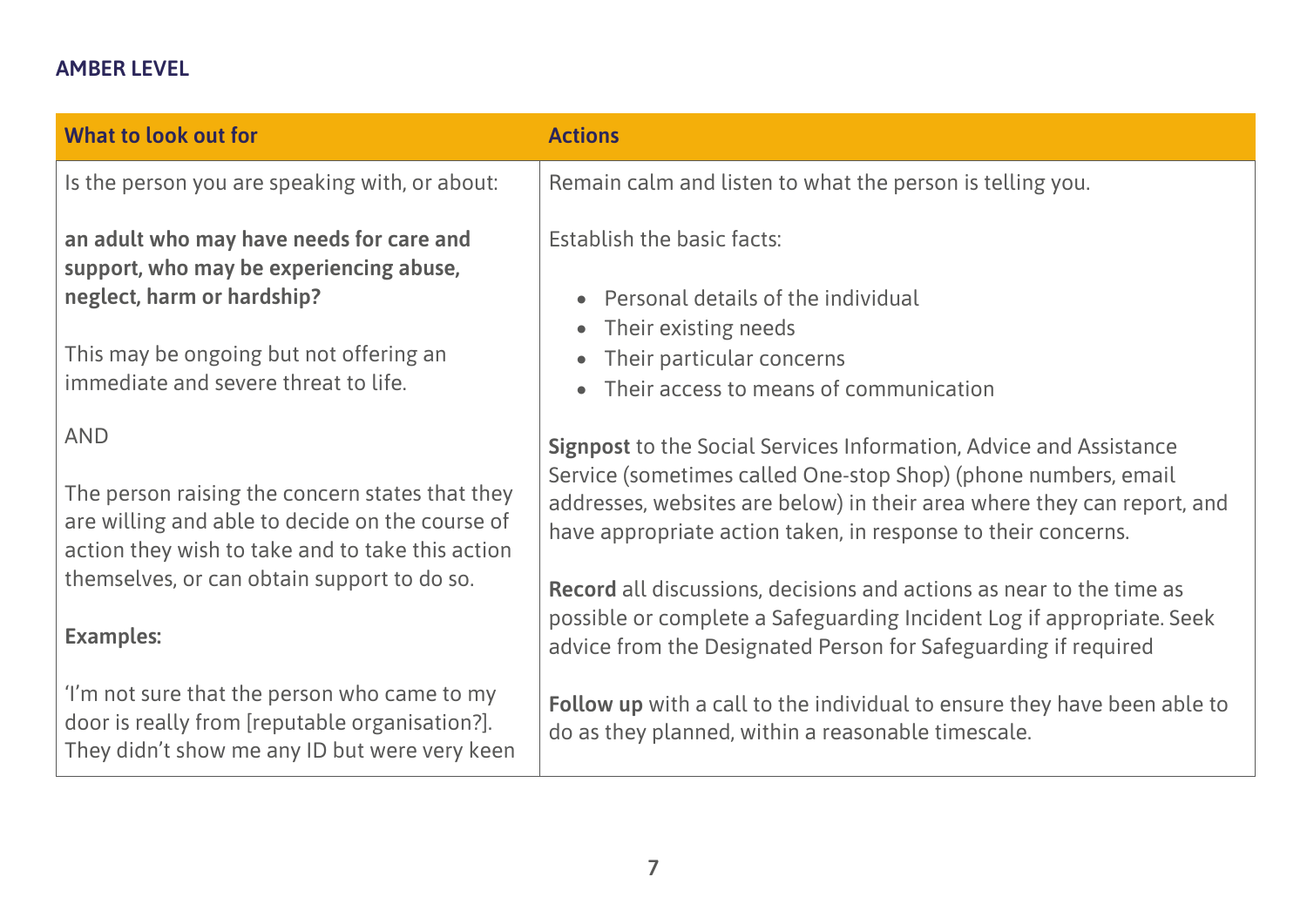| What to look out for                                                                                                                                                                                            | <b>Actions</b> |
|-----------------------------------------------------------------------------------------------------------------------------------------------------------------------------------------------------------------|----------------|
| to pick up my prescriptions for me. Who should I<br>speak to?'                                                                                                                                                  |                |
| 'My nephew says he will order my shopping for<br>me, but I don't want to give him my bank details,<br>I think he has taken cash from my wallet in the<br>past. Is there anyone else who can do this for<br>me?' |                |
| 'I don't feel safe with the new carers, I just don't<br>know who they are. What are my options?'                                                                                                                |                |

#### **GREEN LEVEL**

| What to look out for                                                                                                     | <b>Actions</b>                                                                               |
|--------------------------------------------------------------------------------------------------------------------------|----------------------------------------------------------------------------------------------|
| Is the person making a complaint, expressing dis-<br>satisfaction or indicating a need to obtain<br>general information? | Identify the type of information or service the individual requires and<br>signpost onwards. |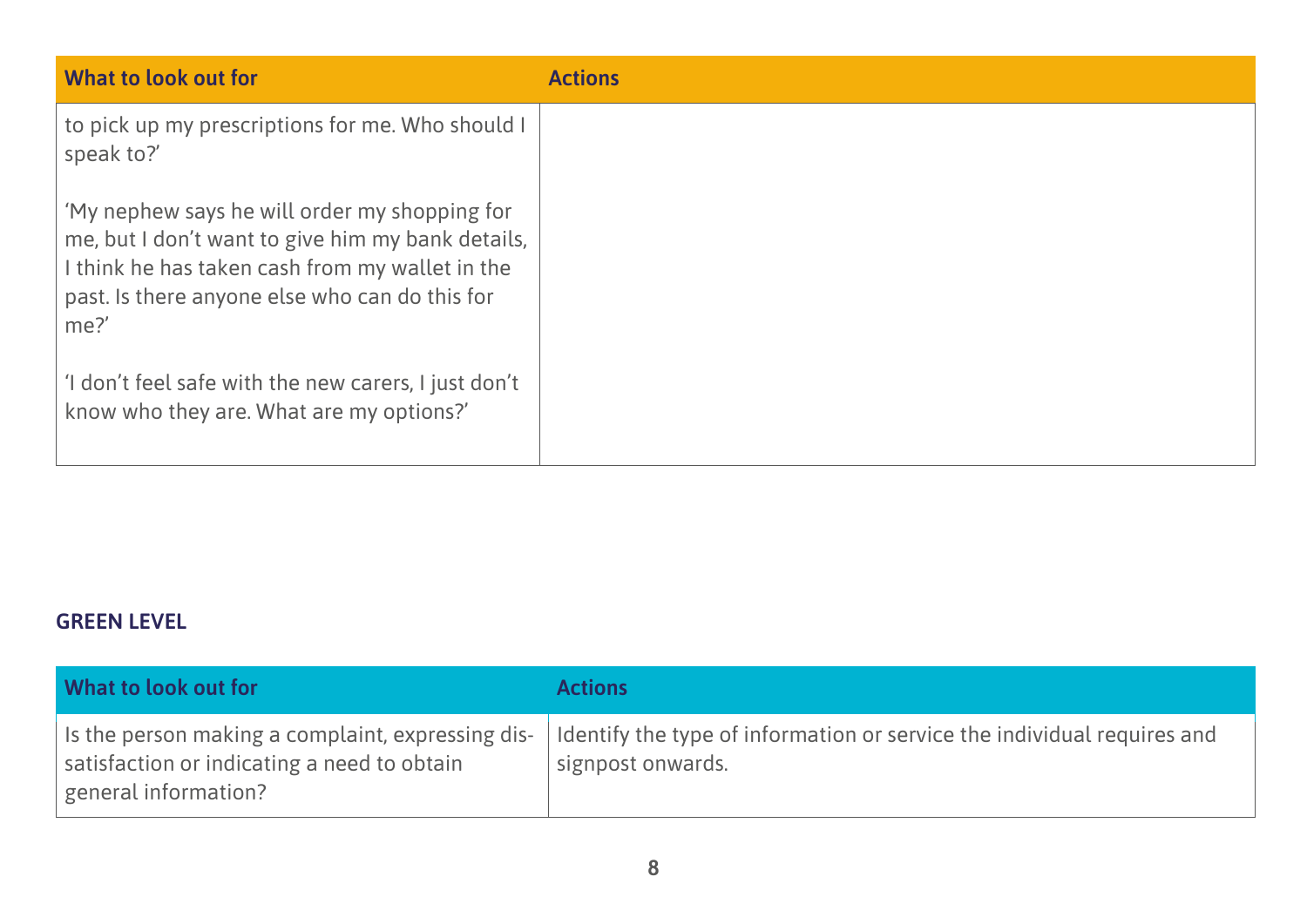| What to look out for                                                                                                                                                                                              | <b>Actions</b>                                                                                                                                                                                                                                                                                                                                                                                                                                                                                                                                                      |
|-------------------------------------------------------------------------------------------------------------------------------------------------------------------------------------------------------------------|---------------------------------------------------------------------------------------------------------------------------------------------------------------------------------------------------------------------------------------------------------------------------------------------------------------------------------------------------------------------------------------------------------------------------------------------------------------------------------------------------------------------------------------------------------------------|
| This may relate to money matters, health and<br>care services, etc.                                                                                                                                               | Eg:                                                                                                                                                                                                                                                                                                                                                                                                                                                                                                                                                                 |
| There are no indications that the individual is<br>suffering distress or harm.<br><b>AND</b><br>There are no allegations of abuse taking place<br>due to the actions or inactions of a third party.<br><b>AND</b> | Age Cymru Information and Advice line for factsheets and other<br>$\bullet$<br>information for older people<br>Local Age Cymru or Age Connects organisation for further advice<br>$\bullet$<br>and information for older people<br>Local authority / council Social Services Information, Advice,<br>$\bullet$<br>Assistance<br>Relevant complaints department and / or Care Inspectorate<br>Wales for issues relating to care or health services<br>County Voluntary Councils and InfoEngine, for local support<br>$\bullet$<br>organisations, eg Citizen's Advice |
| The concerns raised do not relate to an adult<br>who needs, or may need, care and support, or a<br>child under the age of 18 years.                                                                               | See following page for details<br><b>Record</b> all discussions and actions as soon as possible (maintain the<br>confidentiality of the individual by keeping all records secure and<br>sharing only with the co-ordinator). Seek advice from the Designated<br>Person for Safeguarding if required<br>Let the individual know they can call back if they do not get the<br>outcomes they were seeking.                                                                                                                                                             |